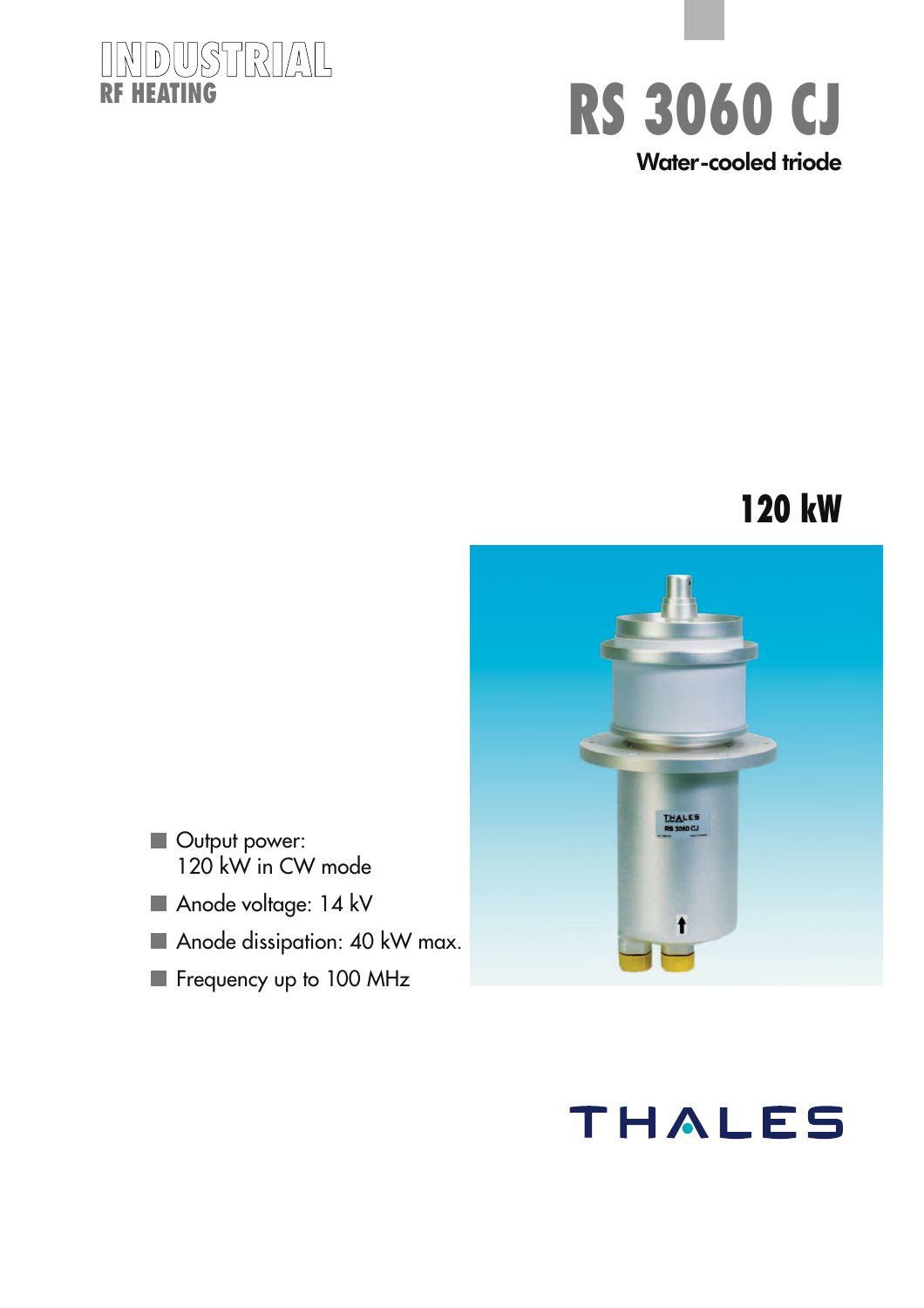



he RS 3060 CJ is a RF power triode designed specifically for industrial applications. This tube uses a coaxial design and metal-ceramic technology. This triode is designed to operate in CW mode. For operation in pulse mode, the parameters depend on each **T**

equipment characteristics, contact us for specific information.

The RS 3060 CJ is a water-cooled triode.

This product is designed, developed and manufactured at an ISO 9001 production site registered.

#### **Electrical characteristics**

| <b>Filament</b>                      | thoriated tungsten |      |         |
|--------------------------------------|--------------------|------|---------|
| Filament voltage $(+ 5 %, -10 %)$    | 10                 | V    |         |
| <b>Filament current</b>              | 190                | A    |         |
| Surge current                        | 570                | Α    | max.    |
| Capacitance:                         |                    |      |         |
| • grid-anode                         | 46                 | pF   |         |
| • grid-cathode                       | 95                 | pF   |         |
| • cathode-anode (1)                  | 2.6                | pF   |         |
| Amplification factor                 | 22                 |      | approx. |
| Transconductance (Va: 4 kV, Ia: 3 A) | 50                 | mA/V | approx. |

#### **Mechanical Characteristics**

| Operating position | vertical, anode up or down |    |         |
|--------------------|----------------------------|----|---------|
| Weiaht             | 7.5                        | ka | approx. |
| <b>Dimensions</b>  | see outline drawing        |    |         |

#### **Maximum ratings**

| Frequency (2)                         | 30     | <b>MHz</b>   |
|---------------------------------------|--------|--------------|
| Anode voltage:                        |        |              |
| • up to 15 MHz                        | 14     | kV           |
| $\bullet$ from 15 to 30 MHz           | 10     | kV           |
| Control-grid voltage                  | $-1.5$ | kV           |
| Control-grid current ( $F < 15$ MHz): |        |              |
| • at full load, CW                    | 2.2    | A            |
| • at no load, CW                      | 2.8    | A            |
| Peak cathode current, CW              | 70     | $\mathsf{A}$ |
| Anode dissipation                     | 40     | kW           |
| Grid dissipation:                     |        |              |
| • up to 15 MHz                        | 1.2    | kW           |
| $\bullet$ from 15 to 30 MHz           | 0.9    | kW           |
| Grid resistance (at blocked tube)     | 8      | kΩ           |

(1) Measured with a 30 cm diameter shielding plate in the grid terminal plane.

(1) Included which a 50 cm diameter sinclumg plate in the grid terminal plane.<br>(2) Limited conditions above 30 MHz. Please consult Thales Electron Devices.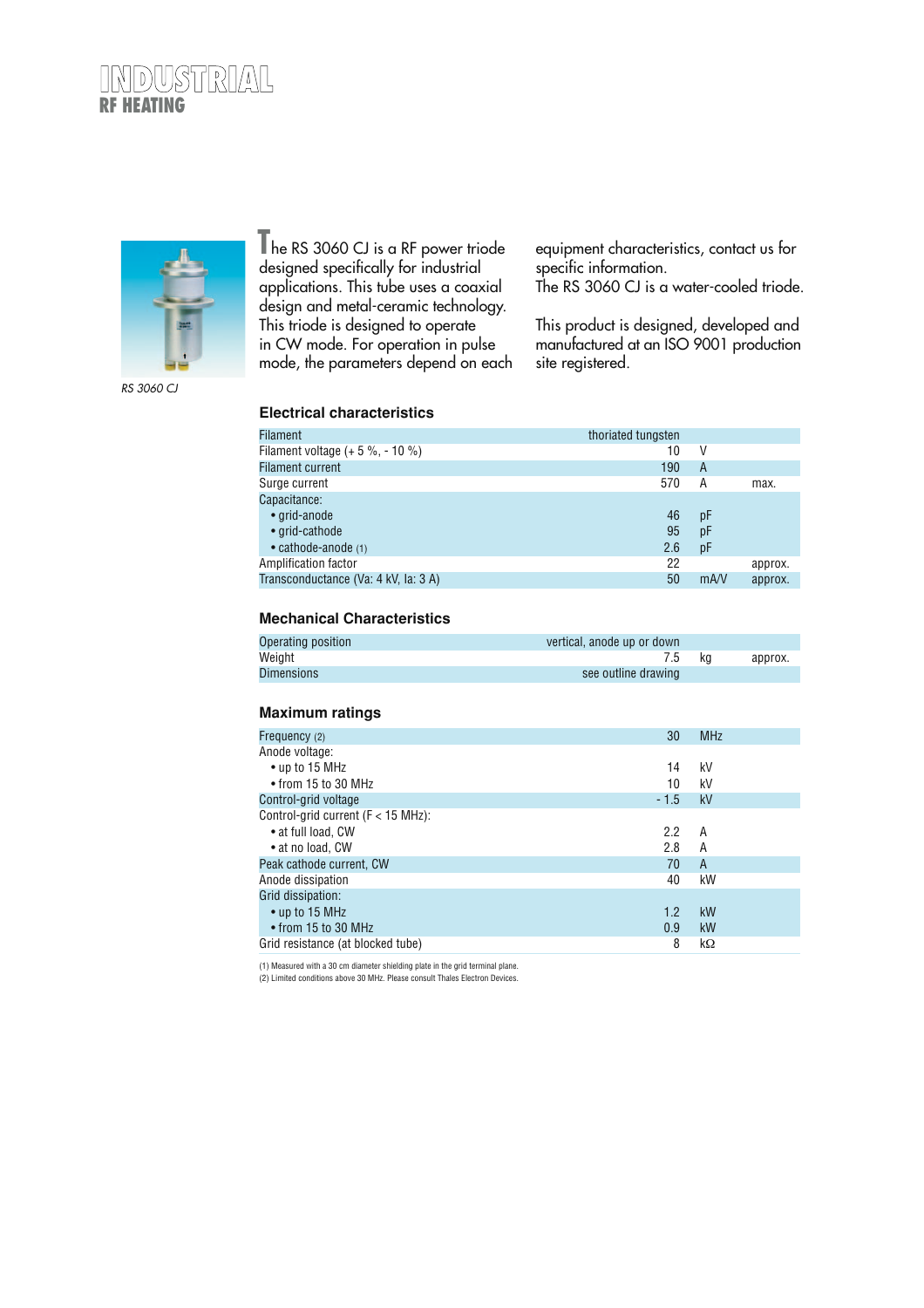## **RS 3060 CJ**

#### **Cooling**

| Anode cooling                             | water              |                    |      |
|-------------------------------------------|--------------------|--------------------|------|
| Cooling water flow and pressure gradient  | see cooling curves |                    |      |
| Cooling water inlet pressure              |                    | bar                | max. |
| Water inlet temperature                   | 35                 | °C                 | max. |
| Temperature at any point on tube envelope | 220                | °C                 | max. |
| Air flow on tube terminal side            |                    | m <sup>3</sup> /mn |      |

#### **Typical operation** (3)

|                          |        |        | Class C RF oscillator for industrial applications |
|--------------------------|--------|--------|---------------------------------------------------|
| <b>Examples</b>          |        | 2      |                                                   |
| Frequency                | $<$ 15 | < 15   | <b>MHz</b>                                        |
| Anode voltage            | 13     | 12     | kV                                                |
| Control grid bias        | $-950$ | $-950$ | V                                                 |
| RF control grid voltage  | 1440   | 1440   | V                                                 |
| Anode current            | 12.1   | 10.7   | A                                                 |
| Control grid current     | 1.75   | 1.75   | A                                                 |
| Anode input power        | 157    | 128    | kW                                                |
| Anode output power (4)   | 120    | 100    | kW                                                |
| Anode dissipation        | 35     | 26     | kW                                                |
| Control grid dissipation | 750    | 730    | W                                                 |
| Grid resistance          | 540    | 540    | Ω                                                 |
| Feedback ratio           | 12.5   | 13.4   | $\frac{0}{0}$                                     |
| Oscillator efficiency    | 76     | 78     | $\frac{0}{0}$                                     |

(3) Operation with higher frequencies on request. (4) Without taking circuit losses into account.

Nota: Data sheets are for information only. For design purpose, please ask for our latest specification.

#### **Cooling water curves:**

- Pa : anode dissipation ∆p : pressure drop
- q : water flow rate
- Tout : water outlet temperature